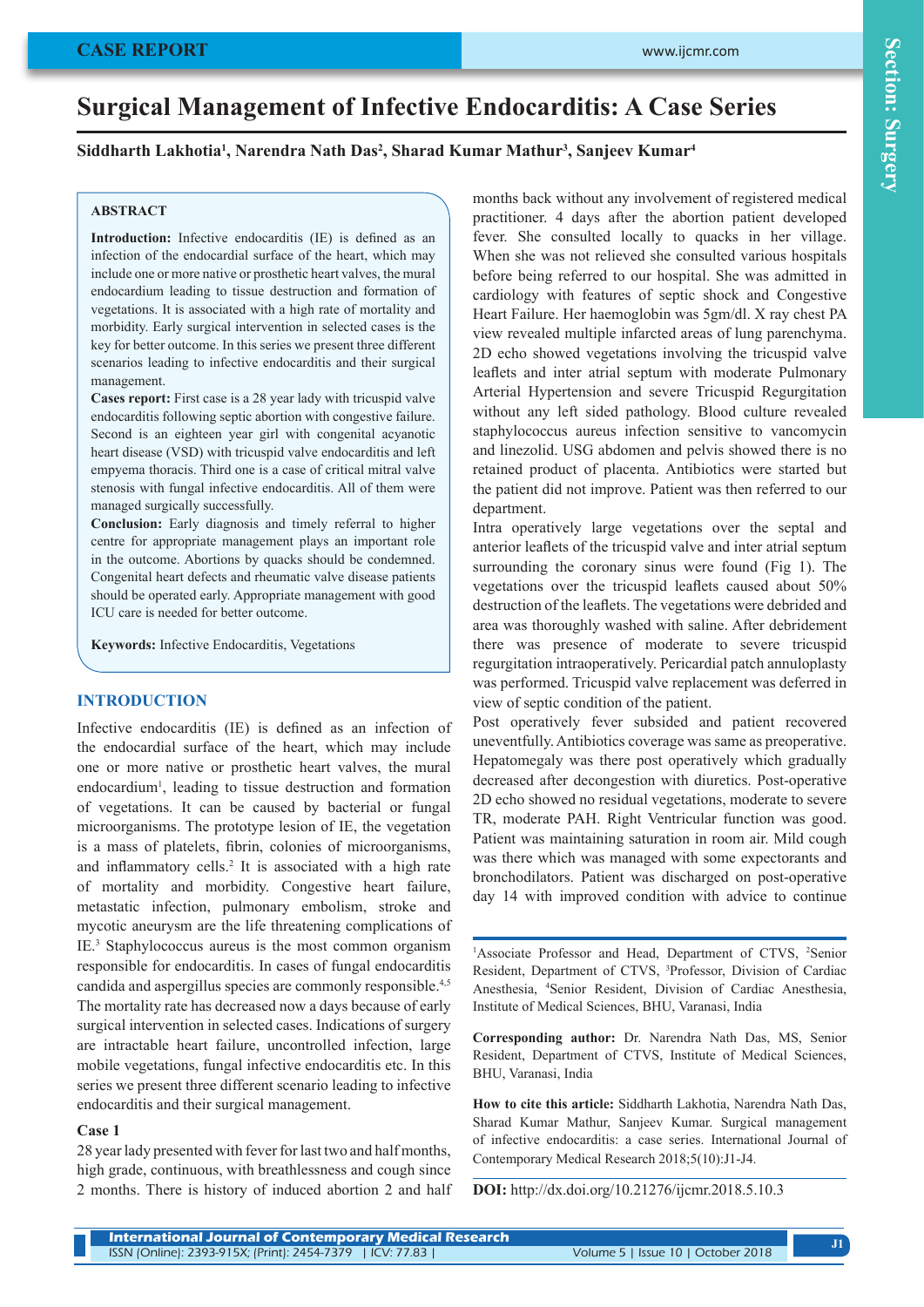antibiotics for 2 weeks more. On her follow up after 1 month she is afebrile and symptomatically improved. Now the patient is on diuretics coverage for the tricuspid regurgitation.

## **Case 2**

Eighteen year known case of Ventricular Septal Defect presented with fever for 2½ months, worsening of breathlessness, cough for 2 months, yellowish discolouration, swelling in bilateral lower limbs and face for 1½ months. Fever was of high grade, continuous associated with chills and rigor. On medication in different hospitals fever did not subside. Then patient developed cough without any expectoration and haemoptysis. Her family members consulted different hospitals but symptoms gradually worsened. Meanwhile patient developed swelling in bilateral lower limbs, face and yellowish discolouration of eyes and skin. Then she presented to us. Features of congestive heart failure were present. Systolic murmur was present over left para sternal area. On examination of chest left intrascapular area and infra scapular area were dull on percussion and decreased breath sound. Haemoglobin was 4.7gm%. Total bilirubin was 4.5 mg/dl and direct bilirubin 3 mg/dl. AST and ALT were marginally raised. X ray chest showed left sided hydropneumothorax with collapse lung. Blood culture sent and antibiotics (vancomycin and gentamicin) were started. CHF was managed. Left sided Inter Coastal Drain was placed, 400 ml of pus drained. There was no broncho pleural fistula and pus was sent for culture which came out sterile. 2D Echo showed perimembranous VSD of 4.6 mm with left to right shunt with tricuspid valve endocarditis. Mobile Vegetation of size 9.8mm x 7.8mm was present. Blood transfusion given. Blood culture was sterile. Patient symptomatically became better with this conservative management but after 2 to 3 days fever reappeared again so patient was planned for surgery.

Intraoperatively large vegetations were found over septal and anterior leaflets of tricuspid valve as well as over margins of sub aortic VSD,10 mm in size. Debridement of vegetation from tricuspid valve with Dacron patch closure of VSD done. Mild to moderate TR left. Bacterial and fungal cultures of the vegetation were sterile.

Post operatively fever subsided and patient symptomatically better. Mediastinal drain removed and the intercoastal drain left. Once the pus drainage was minimal and the mediastinum became fixed, under water seal drainage was replaced by tube thoracostoma. Vancomycin was continued for 6 weeks. Tube thoracostoma was taken out on POD 31 once the empyema cavity became sterile. At the time of discharge patient was completely asymptomatic. Post op ECHO showed complete clearance of vegetation, no residual flow across the patch, mild to moderate residual TR. On her follow up after 6 months she was asymptomatic.

#### **Case 3**

36 year gentleman with known case of Rheumatic Heart Disease with severe mitral stenosis presented with fever for last 7 days with worsened breathlessness. Fever was of high grade, continuous associated with cough, breathlessness.



**Figure-1:** Large vegetations over Tricuspid valve and around coronary sinus over inter atrial septum.



**Figure-2:** Excised mitral valve showing small vegetation due to Candida, this was missed in pre operative echo.

No history of haemoptysis. Decreased appetite also was associated. On examination S1S2 normal. Mid diastolic murmur present. Bilateral basal crepitation present. Liver was enlarged 5 cm below coastal margin in the mid clavicular line.

Patient was managed conservatively for CHF. Blood culture was sent. X ray chest revealed no abnormality. 2D ECHO showed severe mitral stenosis without any clot or vegetation. Antibiotics were started but fever persisted. Blood culture was negative. Once the patient stabilized he was taken up for surgery for the critical mitral stenosis.

Intra operatively vegetations found over the mitral leaflet and the leaflet was thickened (Fig 2). Commissure fused. Subvalvular apparatus fused. The vegetations debrided and sent for both bacterial and fungal culture. The anterior and posterior mitral leaflet excised and metallic valve was implanted.

Fungal culture of vegetation came out to be positive with growth of candida and sensitive to fluconazole and amphotericin B. Amphotericin B was given to the patient for 5 weeks. Post operative echo revealed non stenotic mitral prosthesis in position and there is no residual vegetation. Moderate residual TR was present. For which patient was kept in diuretics. He was discharged with oral fluconazole.

## **DISCUSSION**

The incidence of IE is 1.7–7.2 cases per 100000 person-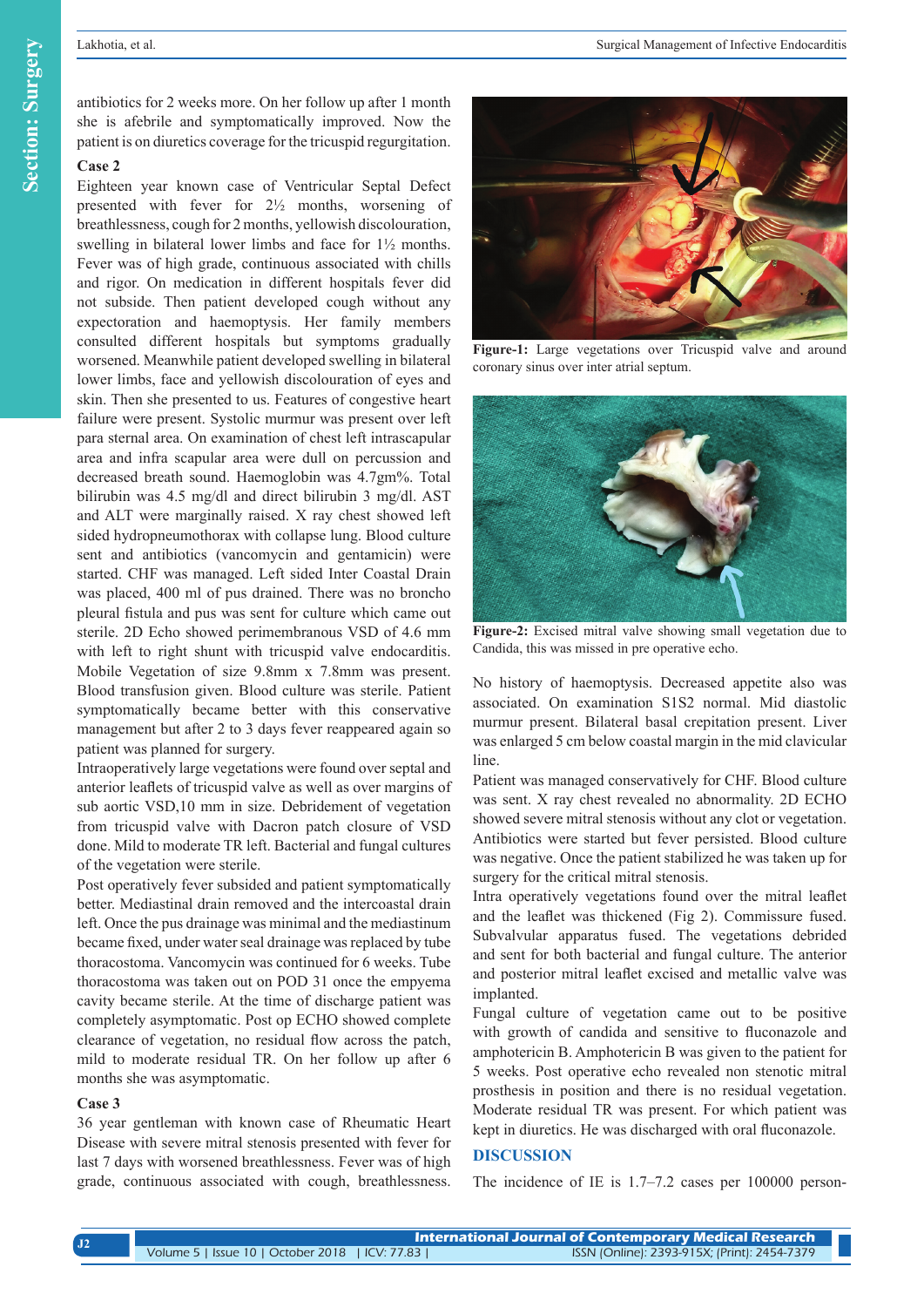years.5 Most of the infective endocarditis are bacterial and about 1-3% are fungal.<sup>6</sup> In our country most common risk factor for infective endocarditis are congenital heart diseases (Ventricular Septal Defect, Patent Ductus Arteriosus, Tetralogy Of Fallot) and rheumatic heart diseases. But in western countries degenerative valve diseases, prosthetic heart valves, implanted pacemakers and defibrillators are the risk factors.<sup>7</sup> Intravenous drug abusers, prostheticvalve recipients, and patients with long-term central venous catheters are at highest risk of fungal IE.

Right-sided endocarditis mainly affects IV drug users, patients with the use of pacemakers or central venous catheters, cutaneous or gynaecological infections or bacteraemia in patients with congenital heart disease with left-to-right shunt. The incidence of IE in case of abortions approximately one per one million.8,9 In our first case infective endocarditis occurred following septic abortion. The infection from septic uterus transmits through the pelvic veins into the right atrium. It leads to the formation of vegetations over the tricuspid leaflets. Usually the presentation of tricuspid valve endocarditis is due to the septic embolization into the pulmonary vasculature. Microorganisms involved in the infective endocarditis are staphylococcus aureus, streptococcus viridans etc. Culprit organism in our case is staphylococcus aureus.

Left- sided IE is more common in adult patients with acquired heart disease and right sided infective endocarditis in children are more common in congenital heart disease patients.<sup>10</sup> Fortune et al described a series of 45 cases of IE (age 8 months to 35 years); the most frequent Congenital Heart Disease was VSD (31%) followed by tetralogy of Fallot (19%) and atrioventricular septal defect (11%).11 Complications of IE are septic emboli, stroke, mycotic aneurysm or abscess.12 Embolic complications frequently develop during the initial stage of IE.13 50% of the embolic complications occur within 20 days following initial symptoms of IE, while 80% develop within the first month. After initiation of antibiotic therapy, risk of emboli is  $6-21\%$ .<sup>14</sup> When right-sided IE is present; pulmonary embolism with or without infarction, acute pneumonia, pleural effusion or empyema are common.15 In our second case the symptoms like cough, worsening of breathlessness were increased about 15 days of initial symptom which were may be due to septic emboli to pulmonary circulation leading to empyema. Naidoo et al studied 15 non-addict cases of right-sided IE. In which nine patients had tricuspid valve endocarditis. Staphylococcus aureus was the most common causative agent. Right lower lobe consolidation with cavitations was the prominent clinical feature.<sup>16</sup> In a study by Di fillipo et al; among 36 children with endocarditis twenty-six had an isolated VSD and 10 had VSD associated with a minor lesion. The most frequent site for vegetation was the tricuspid valve (10 cases). Multiple embolizations were observed in 60% of right heart endocarditis.<sup>17</sup> The mean course of treatment was 6 weeks (3-12 weeks).<sup>18</sup> In our second and third case the antibiotics were given for 6 weeks. Early surgical intervention should be considered in patients

with right-sided infective endocarditis and subsequent septic pulmonary emboli.19 In our 2nd case successful surgical procedure was performed.

Among the infective endocarditis fungal infective endocarditis is rare. The patients under risk are immune compromised patients, patients with previous history of cardiac surgery, hyperalimentation, intravenous drug abusers, patients with valvular heart diseases.<sup>20</sup> Usually the fungal load in blood is cleared up by body but in case of endocardial injury or in distorted valves as in case of rheumatic or degenerative valvular diseases the fungi colonizes and grows there. So the blood culture in fungal endocarditis patients most often found to be negative. According to Cherubin and neu et al 30% of culture negative infective endocarditis patients have fungal infection.<sup>21</sup> So the diagnosis is done based on the morphology of the vegetation and most definitive by vegetation culture or infected tissue culture.22 Usually the fungal vegetations are large in size. As the fungal endocarditis are very difficult to diagnose at an earlier stage they usually present with complications like involvement of chordae tendinae and papillary muscles which leads to valvular insufficiency and progressive cardiac failure. So mortality rate in case of fungal infective endocarditis is very high. Candida and aspergillus species are the most common causative agents. Usually amphotericin B with or without flucytosine is the drug of choice for 6 weeks and then oral fluconazole for several months.<sup>23</sup> But usually medical therapy is not much beneficial in cases of candida species due to biofilm formation making them drug resistant.24 In most of the cases so surgical intervention is necessary.<sup>23</sup> According to Mylonakis E et al optimum time for surgery is before development of hemodynamic instability and gross morphological distortion of structures of heart.25 Steinbach et al in 2005 published a meta-analysis in which surgical therapy showed a better option than drug therapy but that was not statistically significant.<sup>26</sup> In our third case blood culture was negative but the vegetation culture that is retrieved from the valve surface was positive for fungal growth. The patient had undergone surgery before development of haemodynamic instability.

# **CONCLUSION**

In the above three described cases it is clear that early diagnosis and timely referral to higher centre for appropriate management plays an important role in the outcome. A high degree of suspicion should kept in mind in cases of PUO with a history of recent abortion, congenital heart disease, rheumatic valvular disease. Abortions by quacks should be condemned. Congenital heart defects and rheumatic valve disease patients should be operated timely and IE prophylaxis should be given when indicated. Infective endocarditis patients are very sick so timely appropriate management with good ICU care is needed for better outcome.

# **REFERENCES**

1. Brusch JL. Infective endocarditis and its mimics in the critical care unit. In: Cunha BA, editor. Infectious